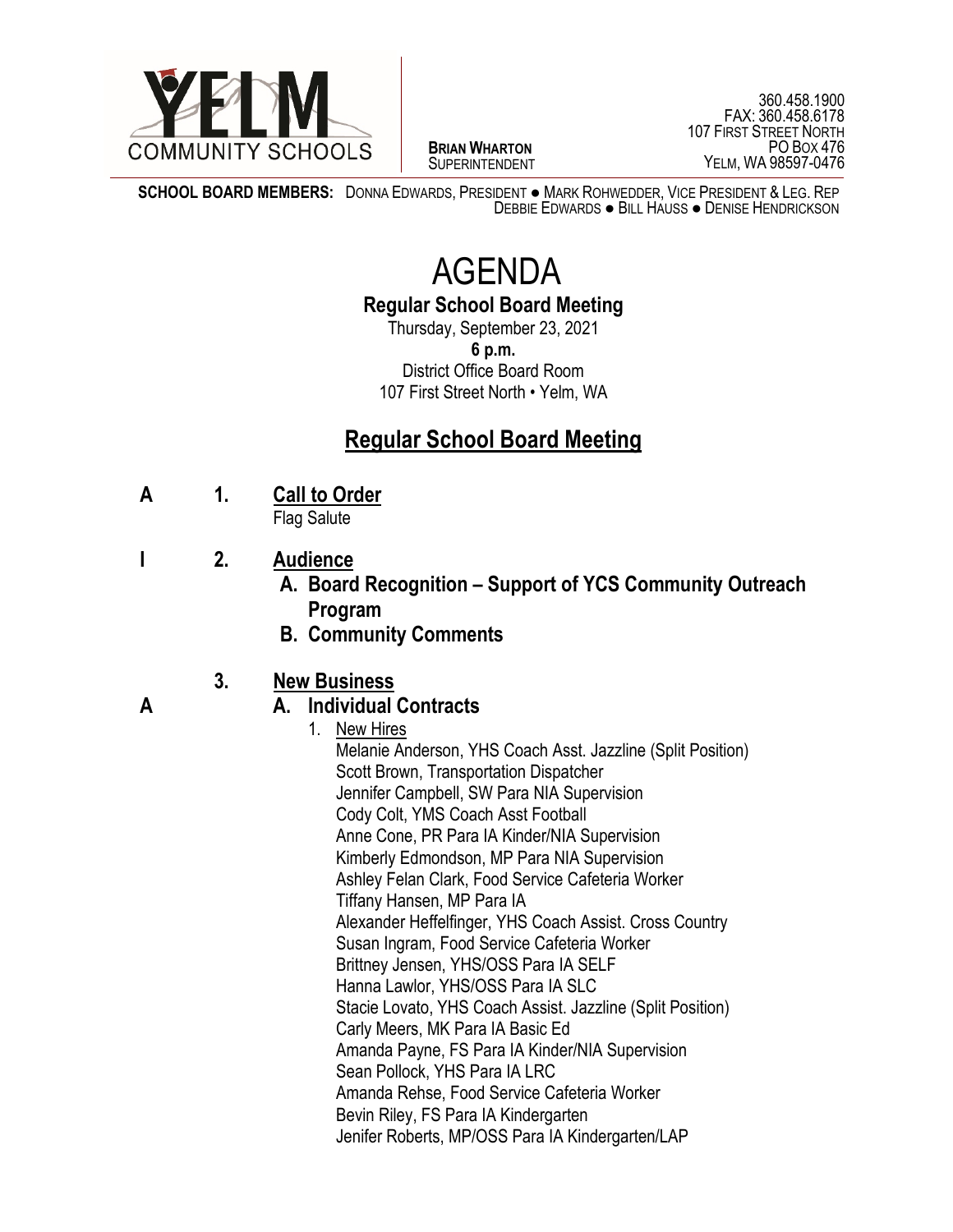|   |    | Andrew Schmidt, MP Teacher SLC<br>Matthew Sturtz, YHS Campus Security<br>Nickelis Vincent, OSS School Psychologist<br>Ashanti Walther, YHS Teacher Art                                                                                                                                                                                                                                                                                                                                                                                                                                                                                                                                                                                                                                                                                                                                                                                                                                                                   |  |  |
|---|----|--------------------------------------------------------------------------------------------------------------------------------------------------------------------------------------------------------------------------------------------------------------------------------------------------------------------------------------------------------------------------------------------------------------------------------------------------------------------------------------------------------------------------------------------------------------------------------------------------------------------------------------------------------------------------------------------------------------------------------------------------------------------------------------------------------------------------------------------------------------------------------------------------------------------------------------------------------------------------------------------------------------------------|--|--|
|   |    | 2. Leave of Absence                                                                                                                                                                                                                                                                                                                                                                                                                                                                                                                                                                                                                                                                                                                                                                                                                                                                                                                                                                                                      |  |  |
|   |    | No Report<br>3.<br>Resignations/Retirements/Terminations<br>Joseph Bravo, YHS Coach Asst. Baseball<br>Dawna Hughes, OSS Teacher SpEd Homebound<br>Jonathan Jones, YHS Coach Asst. Baseball<br>Sean Lewis, YHS Community Outreach<br>Shawna Lopata, FS/OSS Para IA LAP<br>Molly O'Hagan, YHS Para IA LRC<br>Resignation to Accept Emerg. Cert.<br>Diana Parker, Food Service Cafeteria Worker<br>Retire<br>Katherine Poston, FS/OSS Para IA CLC<br>Tom Rundle, YHS Coach Assist Girls Basketball<br>Don Selstrom, Transportation Bus Driver                                                                                                                                                                                                                                                                                                                                                                                                                                                                               |  |  |
|   |    | 4. Staffing Changes<br>Bethany Barrow, Cert PR to Cert/Para Kinder PR<br>Shelli Becktold, Para IA to Para IA Intervention Additional 2.0 hrs - 1 Yr<br>Brian Brodzinski, Para IA to Para IA Intervention Additional 1.0 hrs – 1 Yr<br>Anna Flott, FS Para IA LAP to FS Health Room Assistant<br>Tina Friesz, Food Svc Utility Worker to Van Driver<br>Kimberly Gonzales, MP Para IA Kinder to Para IA LRC<br>Rochelle Harris, FS Para IA Kinder Asst./ Para NIA to FS Para LAP<br>Brenda Leonard, Classified Substitute to MP Para IA Pre School<br>Crystal Marquez, YMS/OSS Para IA to Para IA LRC/Para NIA Supervision<br>Kristin McWilliams, Transportation Dispatcher 221 Days to Dispatcher 260 Days<br>Gulsum Turkoglu, YHS/OSS Para IA LRC 1 Yr. Only to Para IA Student Specific<br>Elizabeth Wakeman, YHS/OSS Para IA Stud Specific to Para IA FLC<br><b>Requests for Waivers for Teaching Out of Endorsement</b><br>5.<br>Jennifer Hoke, YHS Special Education<br><b>Stipends/Supplemental Contracts</b><br>6. |  |  |
|   | В. | <b>Acceptance of Gifts</b><br>No Report                                                                                                                                                                                                                                                                                                                                                                                                                                                                                                                                                                                                                                                                                                                                                                                                                                                                                                                                                                                  |  |  |
| Α |    | C. 2021-2022 Adult Lunch Price Increase                                                                                                                                                                                                                                                                                                                                                                                                                                                                                                                                                                                                                                                                                                                                                                                                                                                                                                                                                                                  |  |  |
| Α | D. | <b>Policy/Revision</b><br>Second Reading - For Approval<br>Administrative Support Staff Salary Schedule of Policy 5310                                                                                                                                                                                                                                                                                                                                                                                                                                                                                                                                                                                                                                                                                                                                                                                                                                                                                                   |  |  |
| Α | Е. | <b>Resolution 01-21-22</b>                                                                                                                                                                                                                                                                                                                                                                                                                                                                                                                                                                                                                                                                                                                                                                                                                                                                                                                                                                                               |  |  |

Capital Facilities Plan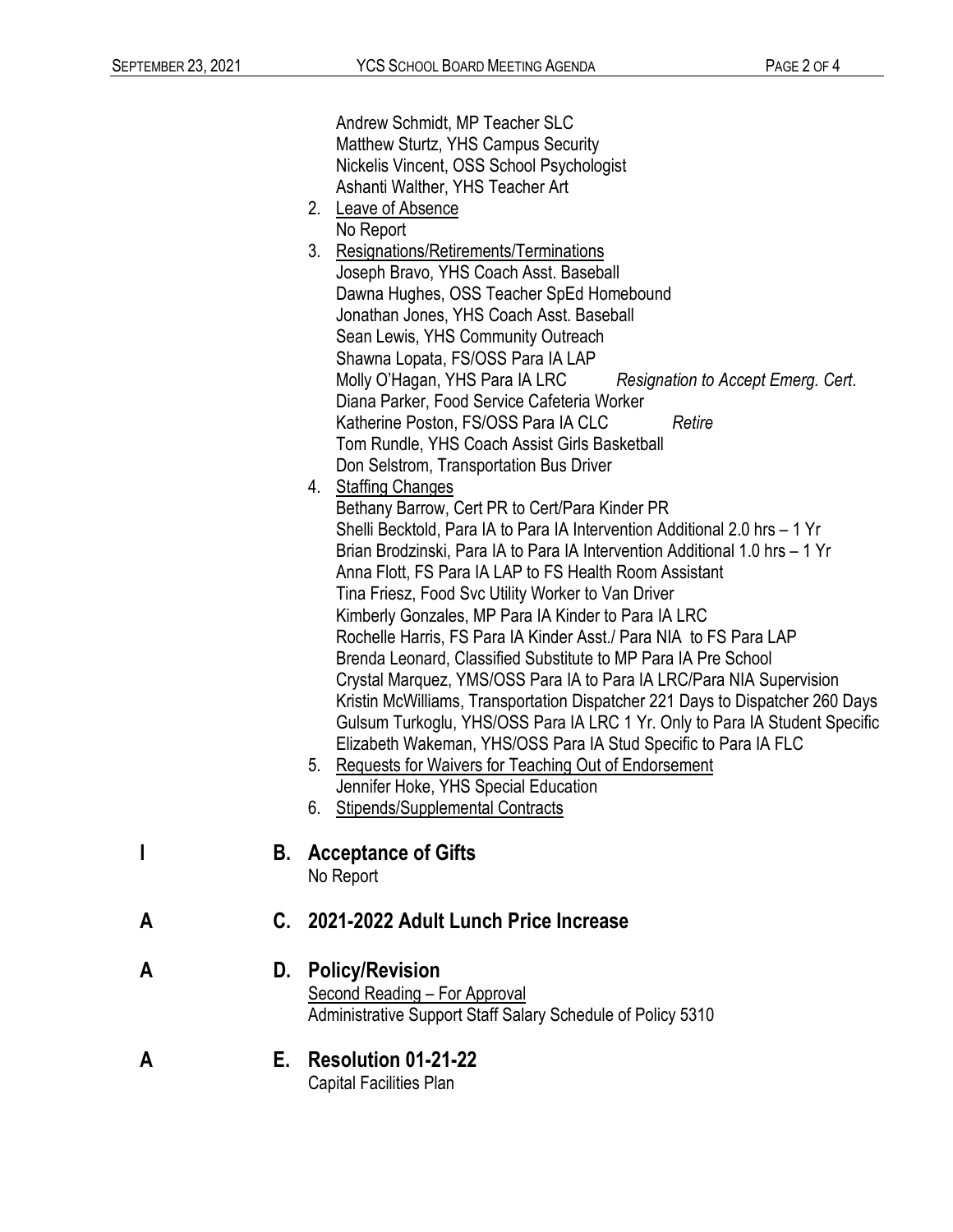## **A 4. Vouchers and Payroll**

- A. General Fund # 70142833 70142986 \$649,062.14
- 
- 
- 
- E. August Payroll **E.** August Payroll
- **I 5. Financial Reports**
- **I 6. Graduate Yelm! Update**
- **I 7. Yelm Middle School/Southworth/SSI Construction Update**
- **I 8. Reopening Plan Update**  No Report
- **I 9. Learning Recovery Plan** No Report
- **I 10. Student Enrollment Report**

| Sept 2021 | 5231 HC | $5156.28$ FTE (-298.01 < 5454.29)   |
|-----------|---------|-------------------------------------|
| June 2021 | 5344 HC | $5318.37$ FTE $(-312.99 < 5631.36)$ |
| Sept 2020 | 5360 HC | $5276.12$ FTE (-235.24 < 5511.36)   |
|           |         |                                     |

### **A 11. Facilities Report:**

| <b>Public Works:</b> |             |                                                     |
|----------------------|-------------|-----------------------------------------------------|
| Project#             | Amount      | Vendor / Reason                                     |
| 94.20                | \$3,028.81  | Install Sneeze Guards / Generation Glass PR/FS      |
| 109.20               | \$19,302.64 | New Portable Hook up Clocks & Bells / Electrocom FS |
| 110.20               | \$1,827.36  | Replace Dry Heads / Cascade Alarm LK                |
| 112.20               | \$2,216.16  | Roof Repair / Wayne's Roofing MK                    |
| 113.20               | \$7,389.56  | Rood Repair / Wayne's Roofing YHS                   |
| 120.20               | \$298.08    | Window Replacement / Generation Glass PR            |
| 131.20               | \$3,740.10  | Fence Install / Wood & Link FS                      |
| 132.20               | \$1,147.50  | Replace Sprinkler Heads / Cascade Alarm PR          |
| 133.20               | \$1,158.63  | Relocated Sprinkler Head / Cascade Alarm FS         |
| 134.20               | \$862.15    | Replace Failed VFD / Cascade Alarm RMS              |
| 135.20               | \$740.88    | Relocated Sprinkler Head / Cascade Alarm PR         |
| 136.20               | \$908.54    | Replaced PIV Tamper / Cascade Alarm Transportation  |
| 137.20               | \$989.35    | Replaced Water Flow Switch / Cascade Alarm RMS      |
| 01.21                | \$2,268.00  | Blow in Bark / Materials Northwest MK               |
|                      |             |                                                     |

### **I 12. Board Comments**

- B. ASB Fund  $\text{\# } 70408642 70408645$  \$11,020.10 C. Capital Projects Fund # 70501187 - 70501215 \$7,029,440.32 D. ACH  $\# 212200001 - 212200001$  \$3,003.87
	-